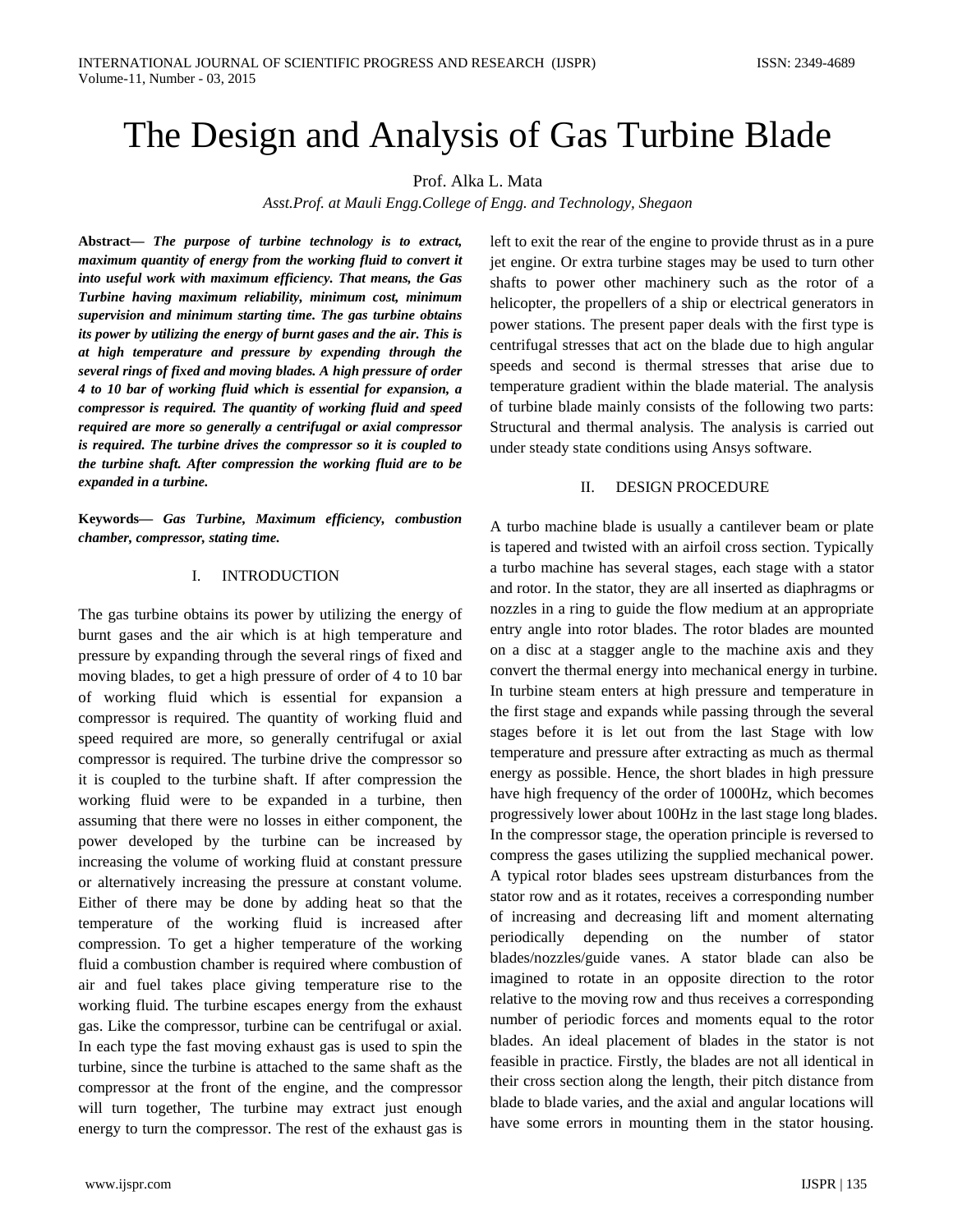Because of these errors in the stator, mechanical excitation at rotational speed and its harmonics occurs on the rotor blades.

## III. EXPERIMENTS SETUP

In this chapter the experiments performed to obtain structural and thermal analysis of the turbine blade are discussed. This discussion is divided into two parts. First the experimental setup is discussed on thermal analysis using different mayterials. Second the experimental setup on structural analysis using different materials are discussed and finally the obtain material is compared with the existing material is evaluated.

3.1.Thermal analysis:showing temperature distribution using different materials



FIG.3.1..Titanium Alloy



FIG.3.2..Lanthanum zirconiumoxide

3.2.Structural analysis: equivalent stresses on blade using different materials



FIG.4.7.Titanium Alloy



FIG.4.8.Lanthanum zirconiumoxide

# IV. RESULT

5.1.stress-radius graph For titanium alloy radius $(m)$ : Stress 6  $(r)$ 0.034 : 26.13 0.044 : 23.23 0.054 : 20.39 0.064 : 17.42 0.074 : 14.52 0.084 : 11.61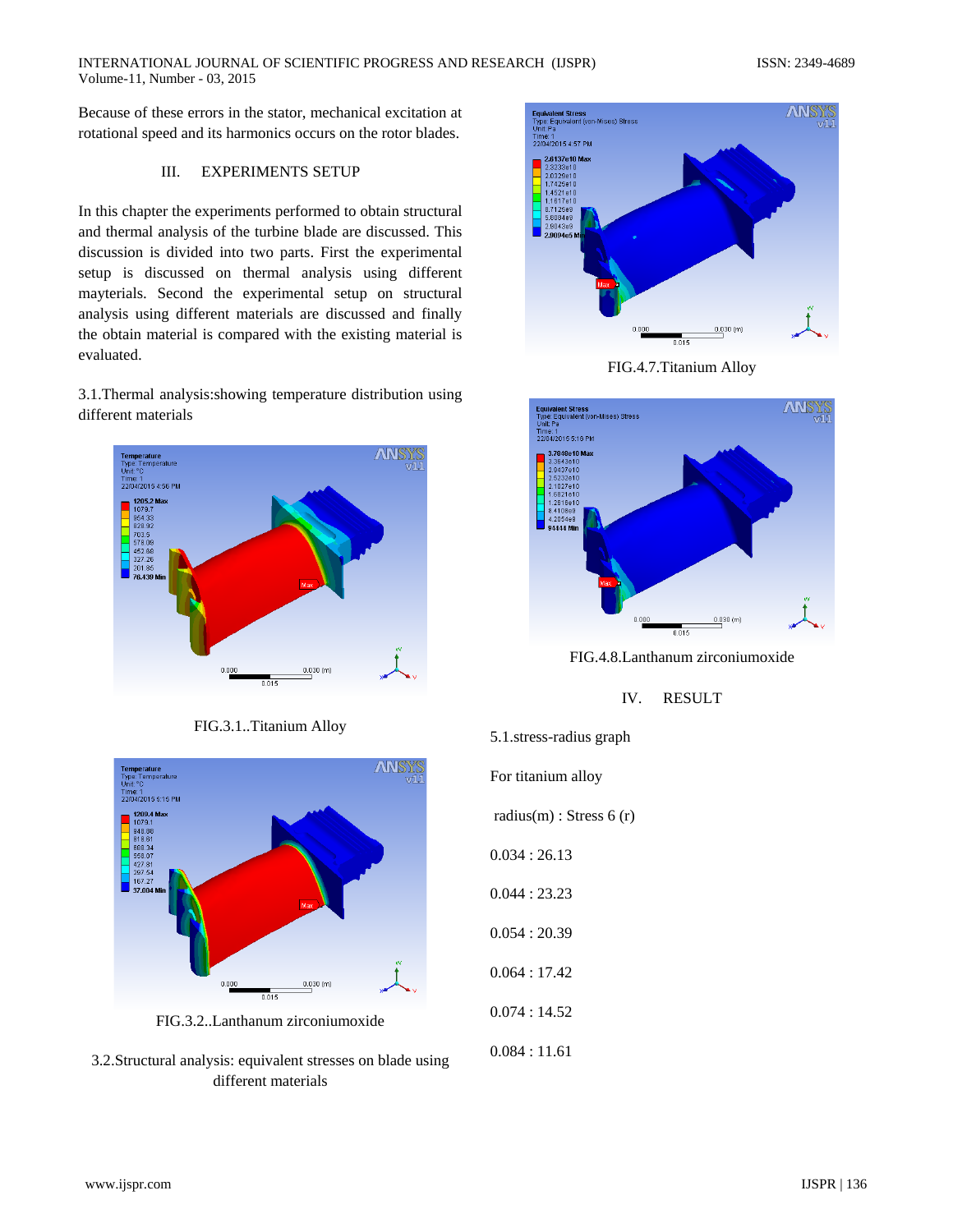#### INTERNATIONAL JOURNAL OF SCIENTIFIC PROGRESS AND RESEARCH (IJSPR) ISSN: 2349-4689 Volume-11, Number - 03, 2015



5.3.For Lanthanum zirconiumoxide

radius(m) : Stress 6 (r)

0.034 : 37.84

0.044 : 33.63

0.054 : 29.43

0.064 : 25.23

0.074 : 21.02

# 0.084 : 16.82



 From above four graphs, i.e. stress – radius graph, it is conclude that the stress is minimum by using this new material i.e**.** LANTHANUM ZIRCONIUMOXIDE.

#### V. CONCLUSION

In this study, that the structural analysis and the thermal analysis for different turbine blade material is examine. Different turbine blade material is tested as compared with the existing turbine blade material. It was observed that **La2Zr2O7** (Lanthanum zirconiumoxide) material is safe as compared to the other materials. Also, the result was validated by comparison with the analytical values and the software values. Hence, the **La2Zr2O7** (Lanthanum zirconiumoxide) material is best for the present application.

Through this analysis, the followings are summarized and pointed out

- On the basis of total deformation, equivalent stress, strain energy lost, total energy loss temperature distribution,total heat flux and thermal error the La2Zr2O7 (Lanthanum zirconiumoxide) material is safe.
- On the basis of shear stress Titanium Alloy is more safe.
- On the basis of Mass of single blade, AlSi (Aluminium Silicate) is safe.
- But, the overall pressure analysis and thermal analysis the La2Zr2O7 (Lanthanum zirconiumoxide) material is much better than the other materials.

# VI. FUTURE SCOPE

- CAD model of gas turbine blade.
- Design and analysis with the help of software.
- Identification of problems occurring in gas turbine blade.
- Structural and thermal analysis of blade by using FEM.
- Reduces the failures in the blade of turbine which may helps to improve its efficiency.

This work may go for CFD analysis for actual flow velocity of fluid.Also it can obtain shape optimization analysis.

# **REFERENCES**

- [1] A reference book of Gas Turbines (second edition) by V Ganesan.
- [2] Soo-Yong Cho "A Study on an Axial-Type 2-D Turbine Blade Shape for Reducing the Blade Profile Loss" KSME International Journal, Vol. 16 No. 8, pp. I154~1164, 2002.
- [3] John.V, T.Ramakrishna. "THE DESIGN AND ANALYSIS OF GAS TURBINE BLADE", International Journal of Advanced Research and Studies, Vol 2, No.1, Dec 2012.
- [4] B. Deepanraj "THEORETICAL ANALYSIS OF GAS TURBINE BLADE BY FINITE ELEMENT METHOD" Scientific World, Vol. 9, No. 9, July 2011.